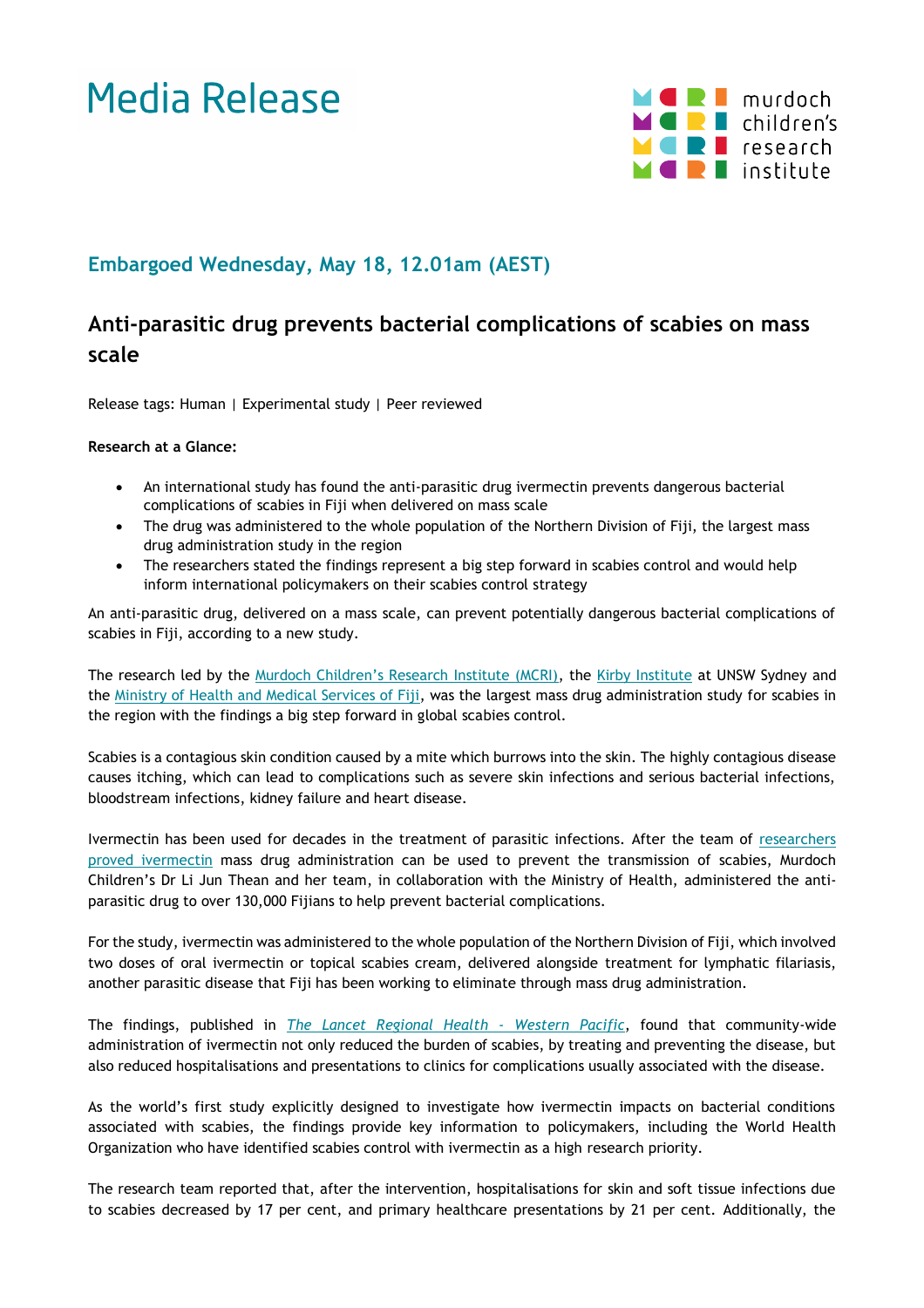

number of people in the community with scabies and impetigo fell by about half.

Dr Thean said this was the largest mass drug administration study for scabies in this region and the findings represented a big step forward in global scabies control.

Dr Aalisha Sahukhan, Head of Health Protection at the Ministry of Health and Medical Services in Fiji, said scabies was an important public health issue facing her country, with the bacterial complications of the condition known to especially affect the health and wellbeing of children.

Kirby Institute Professor John Kaldor said scabies caused debilitating itch and sleep deprivation with socioeconomic consequences such as stigma, missed school and substantial need for healthcare.

"About 200 million people have scabies, predominantly in resource-poor settings which contributes to 0.21 per cent of disability. We aim to better treat scabies with our intervention in this region and hopefully reduce the number of people with scabies worldwide," he said.

Murdoch Children's [Professor Andrew Steer](https://www.mcri.edu.au/users/andrew-steer) said despite the tiny mite currently affecting hundreds of millions of people, it was possible to have a massive impact treating whole populations.

In 2015, research by the Murdoch Children's, the Kirby Institute and the Fiji Ministry of Health showed that community-wide ivermectin treatment was able to reduce scabies prevalence by 94 per cent.

MCRI and its partners are also leading a global program aiming to equip low- and middle-income countries with the tools and the resources to detect, monitor and control scabies in affected communities.

The [World Scabies Program](https://www.worldscabiesprogram.org/) was established in 2019 after securing a \$10 million grant from Macquarie Group, as part of its 50th anniversary donation program to address pressing social needs.

**Publication**: Li Jun Thean, Lucia Romani, Daniel Engelman, Handan Wand, Adam Jenney, Jyotishna Mani, Jessica Paka, Tuliana Cua, Sera Taole, Maciu Silai, Komal Ashwini, Aalisha Sahukhan, Mike Kama, Meciusela Tuicakau, Joseph Kado, Matthew Parnaby, Natalie Carvalho, Margot Whitfeld, John Kaldor, Andrew C. Steer. 'Prevention of bacterial complications of scabies using mass drug administration: A population-based, before-after trial in Fiji, 2018–2020', *The Lancet Regional Health - Western Pacific*. DOI[: 10.1016/j.lanwpc.2022.100433](https://www.sciencedirect.com/science/article/pii/S2666606522000487)

\*The content of this communication is the sole responsibility of MCRI and does not reflect the views of the NHMRC.

#### **Available for interview:**

Dr Li Jun Thean, MCRI PhD Student Professor Andrew Steer, MCRI Theme Director Infection and Immunity

#### **Media Contact:**

Bridie Byrne MCRI media manager +61 457 365 848 bridie.byrne@mcri.edu.au

#### **About MCRI**

The Murdoch Children's Research Institute (MCRI) is the largest child health research institute in Australia committed to making discoveries and developing treatments to improve child and adolescent health in Australia